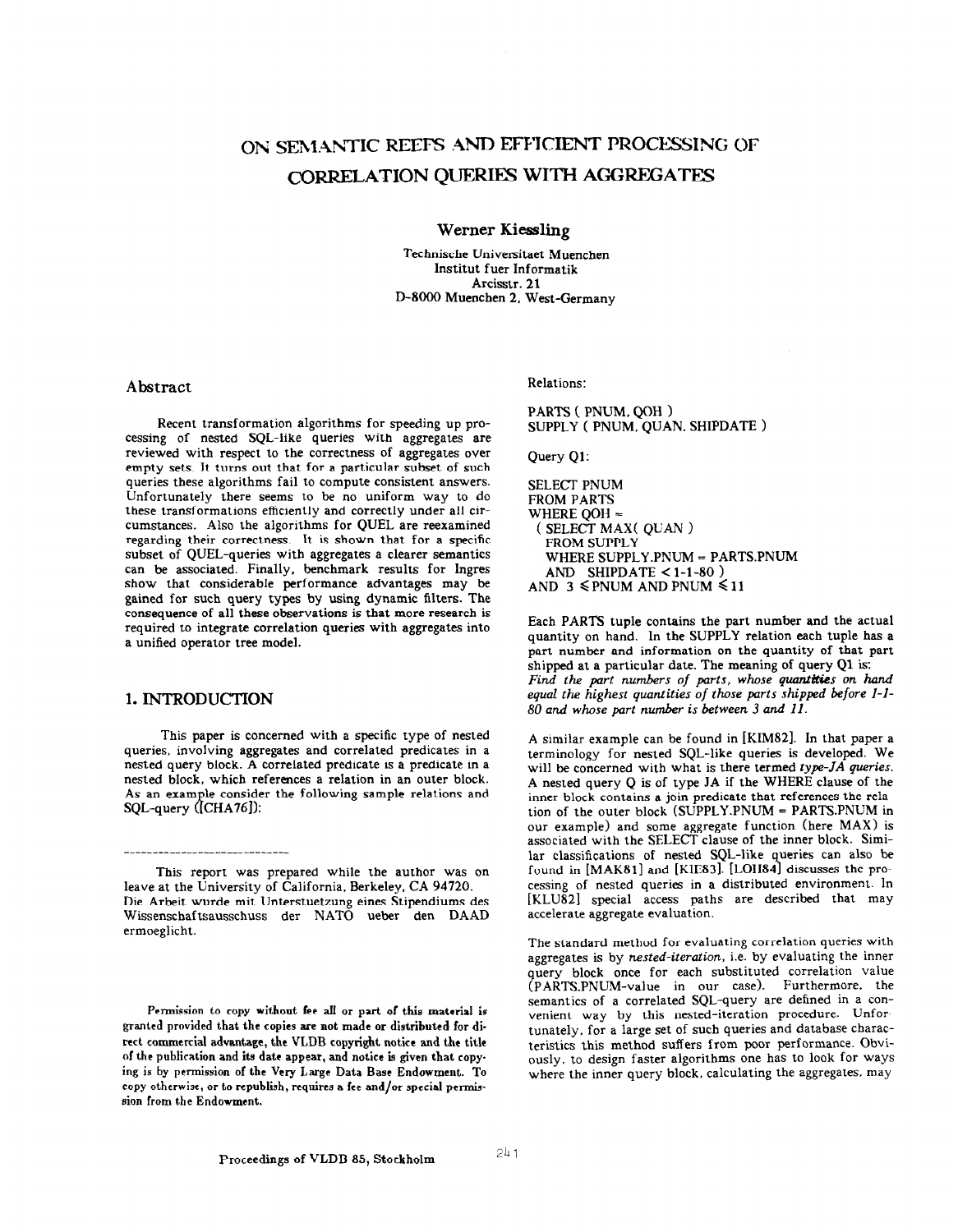be evaluated only once. This has been recognized at several sites independently and has led to the design of different algorithms to process correlation queries with aggregates, see [KIM82] and [KIE83] for SQL-like queries and [EPS79] for QUEL-like queries. In the first two works the nestediteration semantics are the starting point from which equivalent transformation algorithms can be developed. The last work entirely defines the semantics of QUEL-queries using aggregates by the given evaluation algorithm. As an additional means to speed up the processing of correlation queries with aggregates. the utilization of dynamic filters, as described in [KIE84]. is desirable.

However, these semantic transformations must be treated very carefully to give results consistent with the original semantics. defined by nested-iteration. In section 2 we will discuss the proper choice of defaults for aggregates over empty sets. As it will turn out, the solutions given for SQL fail for some queries using the COUNT aggregate. Unfortunately those algorithms cannot be easily adjusted to produce the desired answers. In section 3 the algorithms given in [EPS79] for processing analogous QUEL-queries are examined and shown to yield the desired results (module some repairable bugs. causing unexpected results in some cases). Since SQL and QUEL are widely spread. these results should be of immediate interest for a large user community. (In fact, the term semantic reefs was coined because a lot of 'navigation" around all those bugs and inconsistencies was required. until matching results were established for untransformed queries, as being processed by the database system itself, and explicitly transformed queries. which were supposed to execute faster.) In section 4, QUELbenchmarks for RTI-Ingres ([RTI83]) are reported. These performance measurements show the considerable gains to be expected when dynamic filters are applied. To produce verifiable and realistic results the synthetic database described in [BIT831 was used. Consequences asking for further research are outlined in section 5.

### 2. SOURCES OF INCONSISTENCY FOR SOL

#### 2.1. Handling of aggregates over empty sets

Let us assume the following instantiation of our PARTS and SUPPLY relations:

| <b>PARTS</b> | <b>PNUM</b> | OOH |
|--------------|-------------|-----|
|              | 3           | 6   |
|              | 10          |     |
|              | 8           | 0   |
|              | 2           | 3   |
|              | 12          |     |

| <b>SUPPLY</b> | <b>PNUM</b> | <b>OUAN</b> | <b>SHIPDATE</b> |
|---------------|-------------|-------------|-----------------|
|               | з           |             | $7 - 3 - 79$    |
|               | 3           | 2           | $10 - 1 - 78$   |
|               | 10          |             | $6 - 8 - 78$    |
|               | 10          | 2           | $8 - 10 - 81$   |
|               | 8           | 5           | $5 - 7 - 83$    |
|               | 2           | 3           | $6 - 2 - 79$    |
|               | 12          |             | $12 - 6 - 77$   |

Evaluating Ql by nested-iteration proceeds here as follows: Fetch each PARTS tuple. extract its PNUM value, test the restriction on PNUM and -if it passes the test- substitute it into the inner query block where it replaces PARTS.PNUM. Thereafter the inner block is evaluated and its result is compared to QOH of that PARTS tuple in question.

Doing so, the question of how to handle aggregates over empty sets arises immediately. Let us distinguish two cases:

(a) The default value for aggregates over empty sets is set to  $zero.<sup>1</sup>$ 

#### Result: PARTS.PNUM 10 8

(b) Agggregates like AVG. SUM. MIN. MAX are set to a special NULL-value for empty sets. Additionally. expressions like  $QOH = NULL$  evaluate to an "unknown" truth value ( denoted by 7 in [CHA76]). The truth value of an entire WHERE clause is computed using three-valued logic ([CHA76]). whereby tuples are considered not to satisfy the WHERE clause if the overall truth value is "false" or 7. <sup>2</sup>

Result: PARTS.PNUM 10

Now we transform query Ql according to the algorithms described in [KIMSZ]. This transformation results in materializing a temporary relation TEMP and a subsequent join.<sup>3</sup>

(a)

TEMP ( SUPPNUM. MAXQUAN ) = ( SELECT PNUM. MAX ( QUAN > FROM SUPPLY WHERE SHIPDATE < 1-1-80 GROUP BY PNUM )

 $<sup>1</sup>$  This is done e.g. in INGRES ([STO80]).</sup>

<sup>&</sup>lt;sup>2</sup> In [ZAN84] an illustrative treatment of the logical problems for dealing with NULL values can be found.

<sup>&</sup>lt;sup>3</sup> Following [KIM82] the whole transformation requires two steps. First, the type-JA query is transformed into a so-called type-J query by the NEST-JA algorithm. Then an algorithm termed NEST-N-J transforms this type-J query into the join.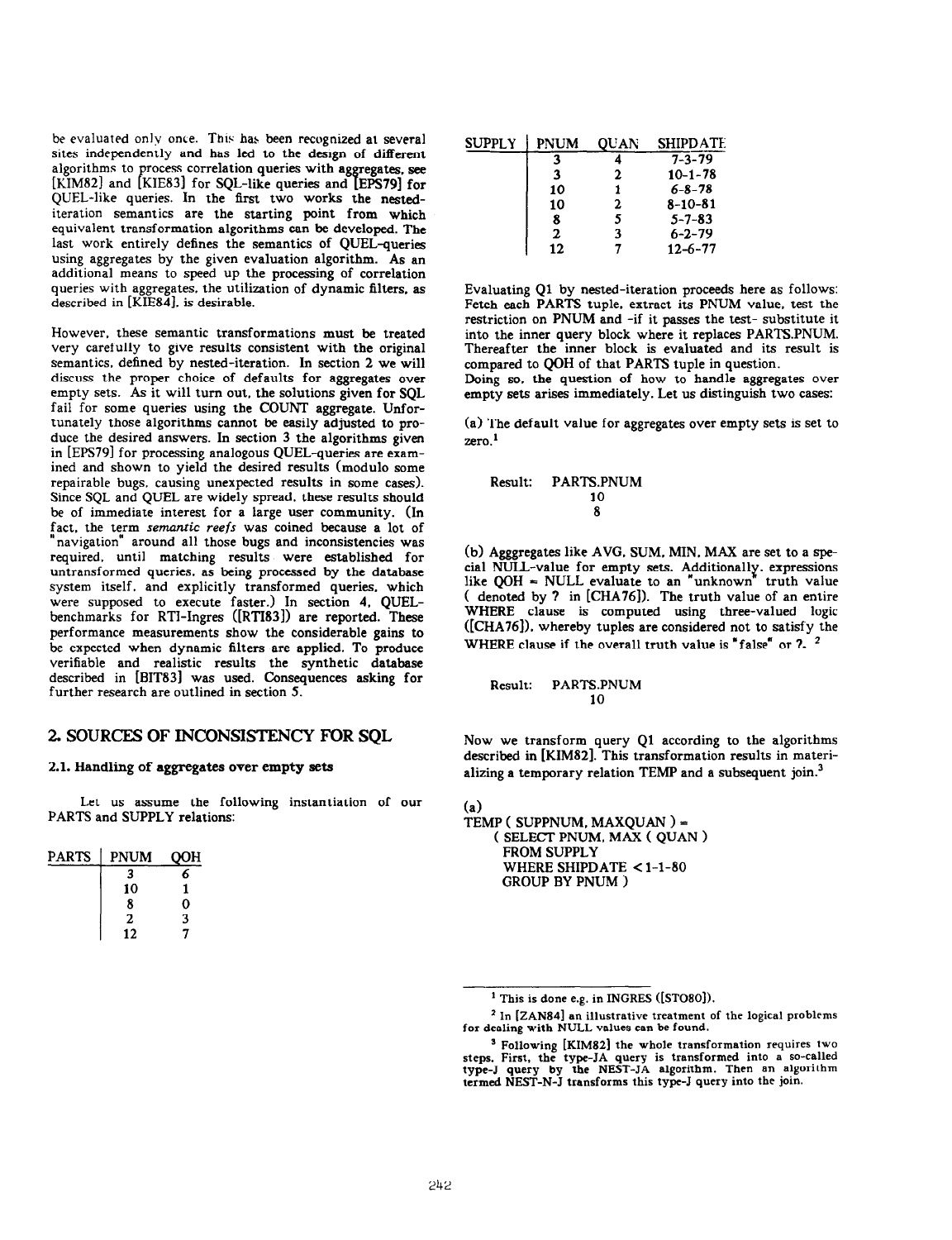$(b)$ SELECT PNUM FROM PARTS, TEMP WHERE PARTS.QOH = TEMP.MAXQUAN AND PARTS.PNUM = TEMP.SUPPNUM AND  $3 \leq$  PARTS. PNUM AND PARTS.PNUM < 11

Informally, the processing of this algorithm can be summarized as follows: In the first step (a) the aggregate MAX(QUAN) is computed for each distinct SUPPLY.PNUM value. The second step (b) establishes the correspondence between the correlated PNUM values and evaluates the outer restriction on QOH. For the materialization of the temporary relation TEMP

recall the semantics of SQL-queries with a WHERE and a GROUP BY clause ([CHA76]): First the WHERE clause is applied to qualify tuples: then the respective groups are formed: then an aggregate function is applied to each group. According to these semantics step  $(a)$  gives:

|  | TEMP SUPPNUM | <b>MAXQUAN</b> |  |
|--|--------------|----------------|--|
|  |              |                |  |
|  | 10           |                |  |
|  |              |                |  |
|  | າາ           |                |  |

The final result of our query Q1. after step (b) is:

Result: PARTS.PNUM 10

As can be seen, this result matches that of employing NULL-values for the nested-iteration semantics.

The transformations described in [KIE83] are similar to the ones above. but the expected performance gains are even much more promising due to the use of dynamic filters. For the given example the final step (b) is identical, however step (a) is augmented as shown below:

TEMP(SUPPNUM. MAXQUAN) = ( SELECT PNUM, MAX(QUAN) FROM SUPPLY WHERE SHIPDATE  $<$  1-1-80  $AND \Phi$ *PNUM*] GROUP BY PNUM >

In this modified form a dynamic filter  $\Phi$ [PNUM] is conjunctively added. aiming the reduction of the size of temporary relations as much as desirable. Dynamic filters are predicates which are derived from already computed results during the evaluation of a query. The intention behind the determination of dynamic filters is to use them for a dynamic query modification, e.g. by a conjunctive addition to a restriction as above.

More formally, let X be a subset of the domain dom( $R$ ,  $r$ ) of attribute r from R. A filter for X is a predicate  $\Phi_X[r]$  in the variable r with the following property:

 $\forall x \in dom(R,r) : x \in X \rightarrow \Phi_X[r](x)$ 

Now  $\Phi_X[r]$  is called *dynamic filter*. if X is a subset of the projection  $\pi_r(R)$ .

For demonstration purposes we choose a so-called Min-Max filter for the set of relevant PNUM correlation values.

Let X be a subset of the domain of an attribute  $\int_{m}$ . The Min-Max filter for X is the following predicate  $\Phi_{X}^{m,q}[r]$  in the variable r:

 $\Phi_X^{mM}[r] \equiv \min\{x \mid x \in X\} \leq r \leq \max\{x \mid x \in X\}$ 

Then the Min-Max filter for the relevant PNUM correlation values is the following predicate:

$$
\Phi_X^{mm}[PNUM] \equiv \min\{PNUM \mid 3 \leq PARTS.PNUM \leq 11\}
$$
  
\n
$$
\leq PNUM \leq
$$
  
\n
$$
\max\{PNUM \mid 3 \leq PARTS.PNUM \leq 11\}
$$
  
\n
$$
\equiv 3 \leq PNUM \leq 10
$$

The impact of attaching this dynamic filter to the query is the reduction of the cardinality of TEMP as shown below:

| TEMP   SUPPNUM | MAXOUAN |
|----------------|---------|
|                |         |
| 10             |         |

We will return to the performance gains for correlation queries with aggregates when we apply dynamic filters in section 4, where RTI-Ingres is benchmarked. For the subsequent discussion however, the use of dynamic filters makes no difference. therefore we will refer to Kim's basic transformation algorithm.

#### 2.2. Troubles with the COUNT-aggregate

Until now everything seems to work nicely. assuming the proper use of NULL-values that assures the equivalence of the transformed query to the nested-iteration semantics. There seems to be some trouble with this semantic transformation only if aggregates over empty sets are treated inadequately. But there are examples where there is no straightforward way out of this dilemma of aggregates over empty sets and therefore this type of semantic transformation is incorrect for some type-JA SQL-queries. To shown this, we will evaluate a query Q2 that is derived from our original Ql by simply substituting the aggregate MAX by COUNT. The reason for choosing COUNT instead of MAX is that COUNT is a totally defined function. i.e. COUNT over the empty set is zero. (This also implies that for this new example the existence/non-existence of NULL-values is irrelevant.)

Query Q2:

SELECT PNUM FROM PARTS WHERE QOH = ( SELECT COUNT( SHlPDATE ) FROM SUPPLY WHERE SUPPLY.PNUM = PARTS.PNUM AND SHIPDATE  $<$  1-1-80) AND 3  $\leq$  PNUM AND PNUM  $\leq$  11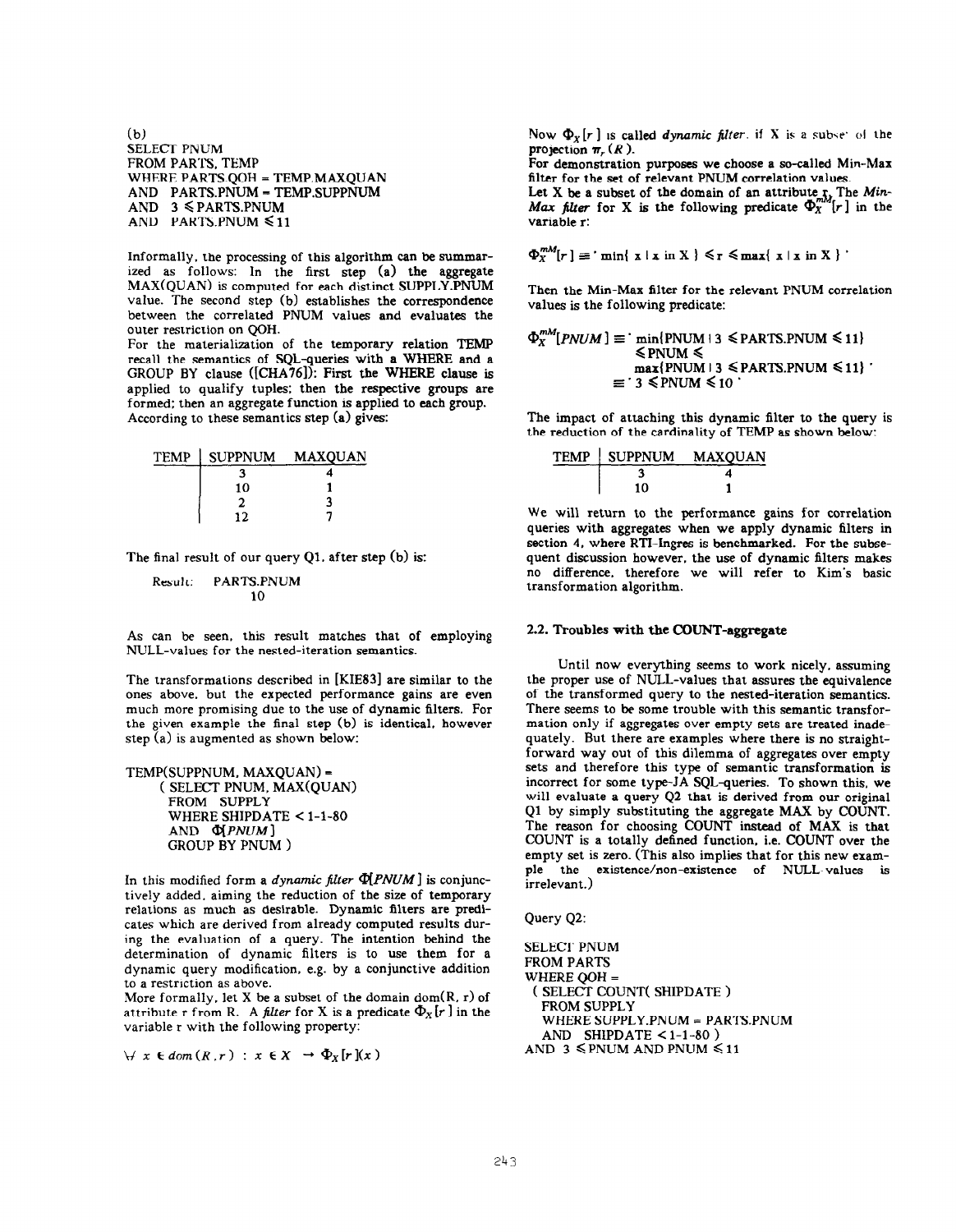The meaning of query  $Q^2$  is supposed to be.<sup>4</sup> Find the part numbers of those parts, whose quantities on<br>hand equal the number of shipments of those parts before ll-80 and whose part number is between 3 and Il.

Evaluating 42 according to the nested-iteration semantics yields:

Result: PARTS.PNUM 10 8

The transformation of Q2 using Kim's algorithms gives:

```
Temp' ( SUPPNUM, CT ) =
 ( SELECT PNUM, COUNT( SHIPDATE > 
  FROM SUPPLY 
   WHERE SHIPDATE < 1-1-80
  GROUP BY PNUM )
```
SELECT PNUM FROM PARTS. TEMP' WHERE PARTS.QOH = TEMP'.CT AND PARTS.PNUM = TEMP'.SUPPNUM AND  $3 \leq$  PARTS. PNUM AND PARTS.PNUM < 11

Evaluation of the above yields (remember the semantics of WHERE...GROUP BY...):

| TEMP' | <b>SUPPNUM</b> | CF. |
|-------|----------------|-----|
|       |                | 2   |
|       | 10             |     |
|       | 2              |     |
|       | 12             |     |

Result: PARTS.PNUM 10

Again the results differ. But now we cannot establish a match. because COUNT is a totally defined function. The reason, why this transformation fails in this particular case is the following: because of the WHERE...GROUP BY<br>semantics. materializing TEMP' eliminates absent semantics. materializing TEMP' eliminates absent SUPPLY.PNUM values: thus these empty sets are not counted and not evaluated to  $CT = 0$ . On the other hand. the nested-iteration method does count empty sets. Similar deficiencies will show up for the case where the outer correlation column (PARTS.PNUM) is not a subset of the inner correlation column (SUPPL.PNUM), as in our example.<sup>5</sup> For completeness. it also should be mentioned that [JAR82] addresses a related problem with empty relations. which

(In our example the roles of Ri, Rt, Cl and Cp are occupied by

arises it transformations involving queries with existential quantifiers are attempted.

How to  $\hbar x$  these bugs? If one does not want to resort to a different algorithm then the following modification comes into mind: Trial correction: Adjust the transformation algorithm for correlation queries with COUNTS by a posteriori recovering lost aggregates over empty sets in the following way: TEMP' is defined as before, however the join query is modified into:

```
SELECT PNUM 
FROM PARTS.TEMP'
WHERE
  ( PARTSQOH = TEMP'CT AND 
   PARTS.PNUM = TEMP'.SUPPNUM)
  OR 
  (PARTS.QOH = 0 ANDPARTS. PNUM IS NOT IN
            ( SELECT SUPPNUM 
             FROM TEMP' ) )
AND 3 \leq PARTS.PNUM
AND PARTS.PNUM < 11
```
Adding the OR clause preserves those tuples of PARTS, that have no matching PNUM value in SUPPLY. This construct is a one-sided outerjoin (see, e.g., [ROS84]), with an additional restriction on QOH testing for  $0$  ( = COUNT(empty set) ). Unfortunately this solution only works for l-level deep correlated type-JA queries like our Q2. The following example with a correlation depth of 2 shows that in general the transformation under consideration cannot be fixed for arbitrarily correlated SQL-queries with COUNTS. (Lower case letters denote attributes belonging to a relation denoted by a respective upper case letter.)

SELECT rl FROM R WHERE  $r2 = (SELECT \,ager(s1))$ FROM S WHERE  $s2 =$ ( SELECT COUNT(t1) FROM T WHERE  $t2 = r3$ AND restriction $(13)$ )

Here, r3 in the innermost query block correlates to relation R in the outermost block. Applying the considered transformations would produce two temporaries. The sketched method of information preservation by using outerjoins can retain r3-values not matched by any t2-value. But we are unable to deal with the following case: If for some nonmatched  $r3$ -value s2 happens to be 0. then aggr(s1) in the middle query block yields some arbitrary value. depending on the current database contents. That's why the required additional restriction on r2 for the outerjoin cannot be attached automatically. A detailed example for this type of inconsistency can be found in [KIE84b].

Consequently, to devise a transformation that will produce

PARTS, TEMP', PARTS.PNUM and TEMP'.SUPPNUM.)

<sup>&#</sup>x27; Whether this is a question of practical interest is irrelevant for our discussion.

<sup>&</sup>lt;sup>5</sup> The loophole in [KIM82] lies in the proof of lemma2 upon which the NEST-JA algorithm relies. An existential quantifier is<br>implicitly assumed when it is stated: "Then it is clear that the query may be processed by fetching each tuple of Ri, then fetching the Rt tuple whose C1 column has the same value as the Cp column of the  $Ri$  tuple,...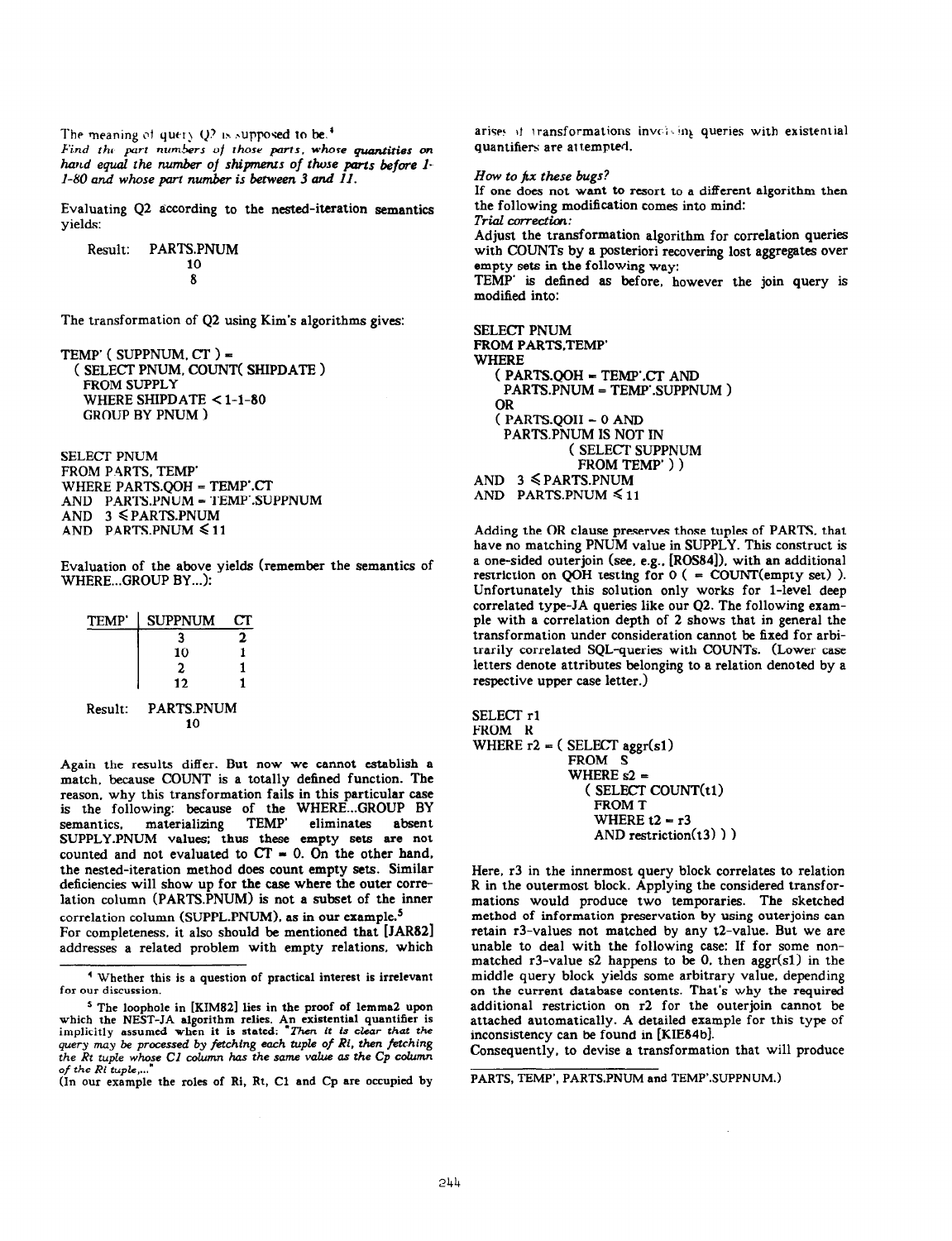consistent results for any type-JA query. different algorithms must be considered.

#### $3.$ REVISITING OUEL SEMANTICS FOR **AGGREGATES**

As mentioned in the introduction, the semantics for QUEL ([STO76]) queries with aggregates are not conveniently defined by nested-iteration. The reason is probably founded in the following differences of QUEL. as compared to SQL. Unlike SQL. QUEL distinguishes between scalar aggregates and aggregate functions ([EPS79]). The difference is best shown by the following example, which at first glance could be thought to be the QUEL-equivalent of our SQL-query Q2:

RANGE OF P IS PARTS RANGE OF S IS SUPPLY RETRIEVE ( P.PNUM ) WHERE P.QOH = COUNT ( S.SHIPDATE WHERE S.PNUM = P.PNUM AND S.SHIPDATE  $<$  1-1-80 ) AND  $3 \leq P.PNUM AND P.PNUM \leq 11$ 

However, in this query the nested P.PNUM is completely local to the aggregate COUNT, i.e. there is no linking between the outer P.QOH and the inner P.PNUM. This is termed a scalar aggregate , and it evaluates to a single value that is substituted to compute the outer query. If we want to write the QUEL-equivalent to Q2. then we must explicitly establish this desired link by using a so-called BY-list. Aggregates with a BY-list are termed aggregate functions. In fact, the correct choice can be made only if one is aware of all the implementation details, which of course cannot and should not be expected from a QUEL user. The correct way is to put the correlation attribute of the outer relation in the BY-list, as it is depicted below.

Query 2':

RANGE OF P IS PARTS RANGE OF S IS SUPPLY RETRIEVE ( P.PNUM ) WHERE P.QOH = COUNT (S.SHIPDATE **BY P.PNUM** WHERE SPNUM = P.PNUM AND S.SHIPDATE  $<$  1-1-80) AND  $3 \leq P.PNUM AND P.PNUM \leq 11$ 

Because of this freedom of explicit bindings through BYlists a much broader class of aggregate queries than in SQL can be defined. Therefore. a comprehensible nested-iteration semantics cannot be assigned to all nested queries with aggregates in QUEL. The semantics are only defined by the evaluation procedure described informally in [EPS79]. If applied to our query Q2'. this algorithm works as follows:

/\* (1) Project outer correlation column (bemg exactly the BY-list) and initialize aggregates. \*/

RETRIEVE INTO TEMPl ( P.PNUM . CT = 0 )

/\* (2) Evaluate inner query with aggregate function locally. maintaining the connection between the inner correlation column values and their respective aggregate value. \*/ /\* Be careful not to remove duplicates for TEMP2a. \*/

RETRIEVE INTO TEMP2a ( P.PNUM , S.SHIPDATE ) WHERE S.PNUM = P.PNUM AND S.SHIPDATE  $< 1-1-80$ 

RANGE OF T2a IS TEMP2a RETRIEVE INTO TEMP2b ( T2a.PNUM. CT = COUNT( T2a.SHIPDATE BY T2a.PNUM ) )

/\* (3) Replace aggregates over non-empty sets by their real values in TEMPl. \*/

RANGE OF T1 IS TEMP1 RANGE OF T2b IS TEMP2b REPLACE Tl ( CT = T2b.CT > WHERE Tl.PNUM = T2b.PNUM

/\* (4) Establish the link on PNUM and evaluate outer block. \*/

RETRIEVE ( P.PNUM ) WHERE P.QOH = T1.CT AND P.PNUM = Tl.PNUM AND  $3 \leq$  P.PNUM AND P.PNUM  $\leq 11$ 

According to this algorithm Q2' gets processed as follows:

/\* Steps 1 - 3 \*/

| <b>TEMP1</b> | <b>PNUM</b>    | CТ |
|--------------|----------------|----|
|              | ٦              | Ω  |
|              | 10             | 0  |
|              | 8              | 0  |
|              | $\overline{2}$ | 0  |
|              | 12             | 0  |
|              |                |    |

| TEMP <sub>2a</sub> | <b>PNUM</b>  | <b>SHIPDATE</b> |
|--------------------|--------------|-----------------|
|                    | 3            | $7 - 3 - 79$    |
|                    | 3            | $10 - 1 - 78$   |
|                    | 10           | $6 - 8 - 78$    |
|                    | $\mathbf{2}$ | $6 - 2 - 79$    |
|                    | 12           | $12 - 6 - 77$   |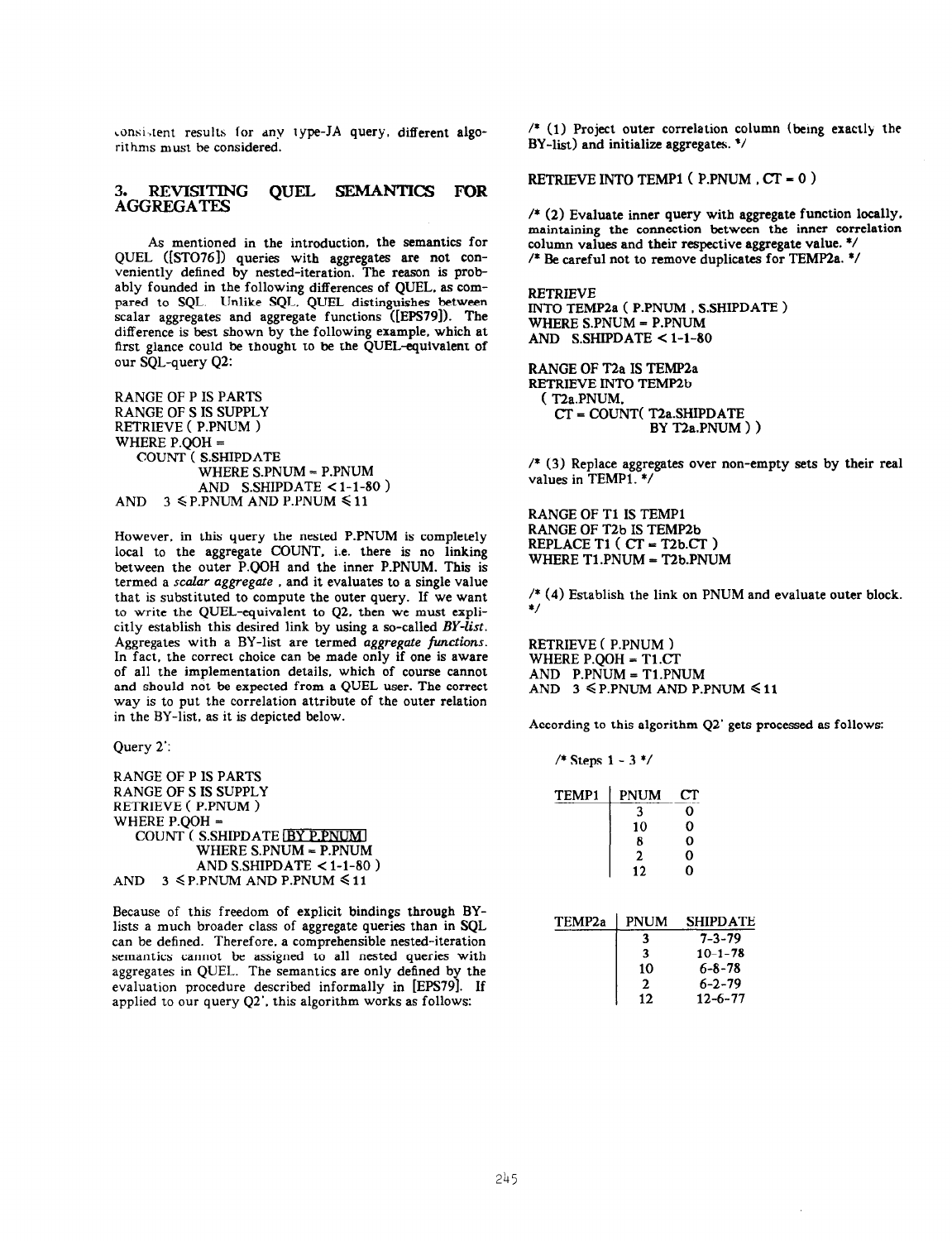| TEMP2b | PNUM         | СT             |
|--------|--------------|----------------|
|        | 3            | 2              |
|        | 10           | 1              |
|        | $\mathbf{2}$ | 1              |
|        | 12           | 1              |
| TEMP1  | <b>PNUM</b>  | ${\rm cr}$     |
|        | 3            | $\overline{2}$ |
|        | 10           | 1              |
|        | 8            | n              |

 $\overline{2}$ 

 $\mathbf{1}$ 

Result: 10, 8.

#### Remarks:

(1) Note that projecting initially all outer correlation values into a temporary guarantees to lose no non-matched correlation value, as opposed to the SQL transformation. If we assume that there are no duplicate values for the outer correlation column PARTS.PNUM, then the correctness of this algorithm should be clear after all preceeding discussions.<sup>6</sup> If however, for whatever reasons, there exist duplicate values in the outer correlation column then this algorithm fails to be equivalent to nested-iteration. (On the contrary, this issue does not arise for the SQL transformations.) To establish an equivalence to nested-iteration in every conceivable case the computation of TEMP2a would have to be changed as follows:

RANGE OF T1 IS TEMP1 RETRIEVE INTO TEMP2a ( Tl.PNUM. SSHIPDATE ) WHERE S.PNUM = T1.PNUM AND S.SHIPDATE  $<$  1-1-80

(2) For queries involving aggregates other than COUNT this algorithm is slower compared to the SQL transformations, because it requires two joins (step 2 and 4). However, it is capable of processing a larger class of correlation queries that are no longer of type-JA. e.g. consider the query

SELECT rl. r2 FROM R WHERE r3 = ( SELECT AVG( s1 ) FROM S. T WHERE  $s2 = t1$  AND  $r4 = t2$ )

This query may be correctly processed using this algorithm. while it is not directly applicable to those in [KIM82].

Besides revealing several bugs for QUEL. which went undetected for a long period, an important result of these observations is that we are now able to assign some clearer semantics to a certain subclass of QUEL-queries with aggregates. Namely. if we consider the class of all QUEL-queries that we get by translating type-JA SQL-queries into their QUEL-counterparts with the proper BY-list choice, then the

algcrithm of [EPS79] implements the nested-iteration semantics (up to the mentioned exceptions).

#### **BENCHMARKS INGRES UTILIZING DYNAMIC FILTERS**

In this section we will provide benchmark results for some QUEL correlation queries with aggregates for RTI-Ingres ([RTI831). Hereby. the performance of processing the original query in RTI-Ingres is compared to that of the explicitly transformed version according to [EPS79]. augmented by dynamic filters. The first query schema to be tested is stated below.

Queryschema 1:  $\overline{\text{RETRIEVE}}$  (R.r1, R.r2) WHERE R.r5  $\leq$  const1 AND  $R.r4 < avg(S.s1 BY R.r5$ WHERE  $S_{.53} \leq \text{const2}$ AND  $R.r5 - S.s2$ )

The equivalent transformed schema is the following:

(a) RETRIEVE INTO TEMP1 ( $R.r5.$  aggval = 0) WHERE R.r5  $\leq$  const1 (\*)

Note: This step must remove duplicates. This can be achieved by choosing a proper storage structure for TEMPl. which eliminates duplicates.

(b) RETRIEVE INTO TEMP2a ( R.r5. S.sl) WHERE  $S_s3 \leq \text{const2}$ AND  $R.r5 = S.s2$  $AND \Phi[r5]$  (\*\*)

Note: This step requires duplicates to be preserved. Again. this must be communicated to Ingres by selecting a proper storage structure.

 $(c)$ RANGE OF Tpl IS TEMPl RANGE OF T2a IS TEMP2a RETRIEVE INTO TEMP2b ( T2a.r5.  $aggval = avg(T2a.s1 BY T2a.r5)$ )

(d) RANGE OF T2b IS TEMP2b REPLACE Tpl ( aggval = T2b.aggval) WHERE  $Tp1.r5 = T2b.r5$ 

(e) RETRIEVE (R.r1, R.r2)

WHERE R.r4 < Tpl.aggval AND  $R.r5 = Tp1.r5$ 

Comments to the transformed schema:

(\*): This is simply an application of the well-known strategy of shifting operators down an operator tree. Ingres (at

<sup>6</sup> For Ingres this proposition actually holds for l-level nested queries. For correlation depths greater than 1 a procedure called BY-list optimization" produces erronous results in some situations (see [KIE84b] for an illustrative example).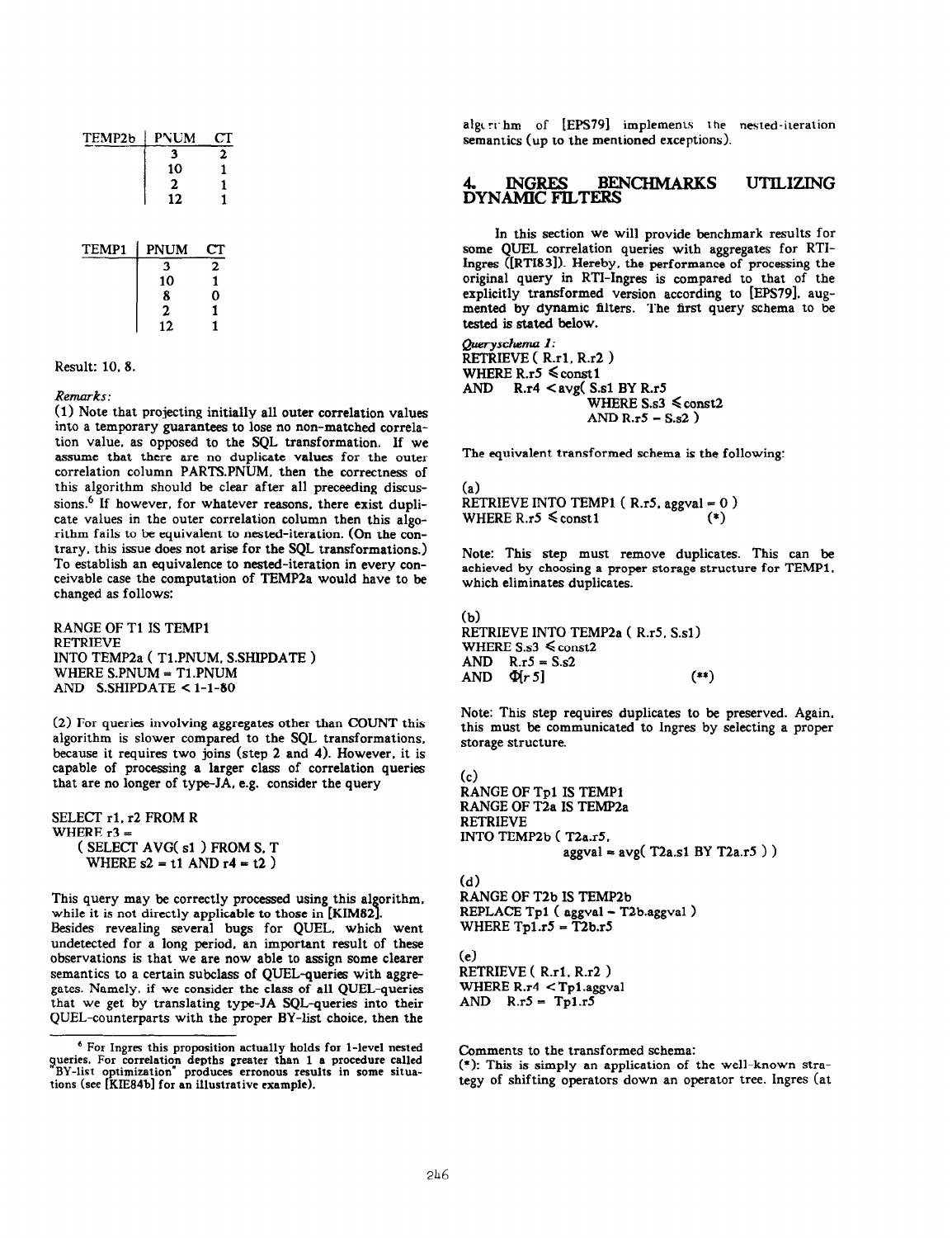least the Cniversity version) is not capable of doing this. because the entire query evaluation process is separated into an initial phase, where all aggregates are processed and replaced by their results, and a subsequent aggregate-free processing phase. Indeed, this separation reflects the fact that the query evaluation model is not unified. We will come back to this observation in the concluding section.

(\*\*): Here the idea of utilizing dynamic filters is applied. A dynamic filter  $\Phi$ [ $r$  5], characterizing the relevant correlation values for r5, is conjunctively added. The goal is of course to reduce the cardinality of TEMP2a. We will explain our choice of a concrete filter type after having presented the second benchmarked query schema.

Queryschema 2: RETRIEVE ( R.rl. R.r2 ) WHERE R.r5  $\leq$  const1 AND  $R.r4 < avg(S.s1 BY R.r5)$ WHERE  $S_s3 \leq \text{const2}$ AND  $S.s2 = T.t1$ <br>AND  $R.r5 = T.t2$  $R.r5 = T.t2$ )

Note that schema 2 is similar to schema 1. except that the correlation term  $R.r5 = S.s2$  is replaced by the more complicated expression  $S.s2 = T.t1$  AND  $R.r5 = T.t2$ .

The transformed version. augmented again by a dynamic filter. is as follows:

(a) As in query 1 transformation. (b) RETRIEVE INTO TEMP2a ( R.r5. S.sl > WHERE  $S.s3 \leq const2$ AND  $S.s2 = T.t1$ <br>AND  $R.r5 = T.t2$ AND  $R.r5 = T.t2$ <br>AND  $\Phi(r 5)$  $\Phi$ r 51

 $(c)$ ,  $(d)$ ,  $(e)$  As in query1 transformation.

Now let us turn to describe the choice of a specific filter type for  $\Phi$ r 5]. The idea behind the flexibility offered by dynamic filters is that the selection of a proper filter type is tuneable to the performance characteristics of the database architecture in question. For a conventional database system like Ingres the application of a total filter ([KIE84]) looks most promising. The total filter for a subset X of the domain of an attribute r is the following predicate in r:

$$
\Phi_X^{tot}[r] \equiv \sqrt{\sum_{x \in X} (r - x)}.
$$

So the total filter for the relevant r5-correlation values is defined as:

$$
\Phi_X^{tot}[r 5] \equiv \bigvee_{x \in X} (R.r5 = x) \ ,
$$
  
where  $X = \{ R.r5 \mid R.r5 \le const1 \}$ 

As a lucky chance, the set X is our temporary TEMPl. which is computed anyway. Thus this total filter can efficiently be simulated in QUEL by making the following choice:

 $\Phi_{X}^{tot}[r 5] \equiv$  R.r5 = Tp1.r5

#### Benchmark descriptim:

The benchmarked database was the synthetic database of [BIT83]. which we found to be a very helpful test tool. The names of relations and attributes are self-explanatory, only the attributes needed are listed below. (E.g. onektup is a relation of cardinality 1000. hundreda is an attribute whose domain ranges from 1 to 100)

#### Relations:

onektup ( hundreda. thousanda, uniquela, unique2a. stringu1a.  $\ldots$ )

twoktup ( hundredb. thousandb. unique1b. . . . ) fivektup ( hundredc. thousandc,  $\dots$  )

We made the following assignments for the relations and attributes appearing in query schema 1 and 2:

 $R =$  onektup.  $S =$  twoktup.  $T =$  fivektup

 $r1 = \ldots$ ,  $r2 =$  stringula,  $r3 =$  unique2a.

 $r4 =$  thousanda,  $r5 = ...$ 

 $s1 =$  thousandb.  $s2 =$  hundredb.  $s3 =$  unique1b

 $t1 = hundredc$ ,  $t2 = thousandc$ 

The following benchmark series were performed on the database with no useful storage structures and secondary indexes available:

#### For queryschema 1: Series 1.1:  $r1 = unique1a$ ,  $r5 = hundreda$ Series  $1.2: r1 = hundreda$ ,  $r5 = unique1a$ For queryschema 2: Series 2.1, series2.2 with similar correspondences for rl and rS.

The benchmarks were run on a VAX/780 in multiuser mode. The performance results are depicted in the appendix. each series run for several constl. const2 values. The measurements were obtained by using RTI-Ingres' performance monitoring facilities. Besides the consumed CPU time and totally elapsed time. the cardinality of the final result is listed as well. As can be observed from these tables, there are huge gains for the transformation algorithms with dynamic filters. They outperform Ingres' processing algorithms up to a factor of 5 for schema 1 and up to a factor of 10 for the complex schema 2. Clearly dynamic filtering achieves a higher speed-up for more complex queries. Note also that the transformations were coded in EQUEL ([STO76]). which introduces a considerable performance penalty. Thus dynamic filters are shown not only to be a useful tool for join processing ([KIE84]), but also for correlation queries. Moreover. the set-oriented transformation approach. which materializes several temporary relations, proves to be also viable in the context of a conventional, non-distributed database system. Also, it should be recalled that Kim's transformations can likewise be ameliorated by dynamic filters, which will give another performance gain in addition to what is indicated in [KIM82] compared to nested-iteration processing.

In conclusion, let us state one more observation. For some variations of the complex schema 2 we encountered situations where the results of the supposedly equivalent query schema and those of the transformed version differed in so far as the original schema delivered one tuple less in the result. These mismatches must be contributed to the duplicate problem. The preservation of duplicates for a subsequent aggregate computation cannot be guaranteed by the query processor for complex queries. and schema 2 is an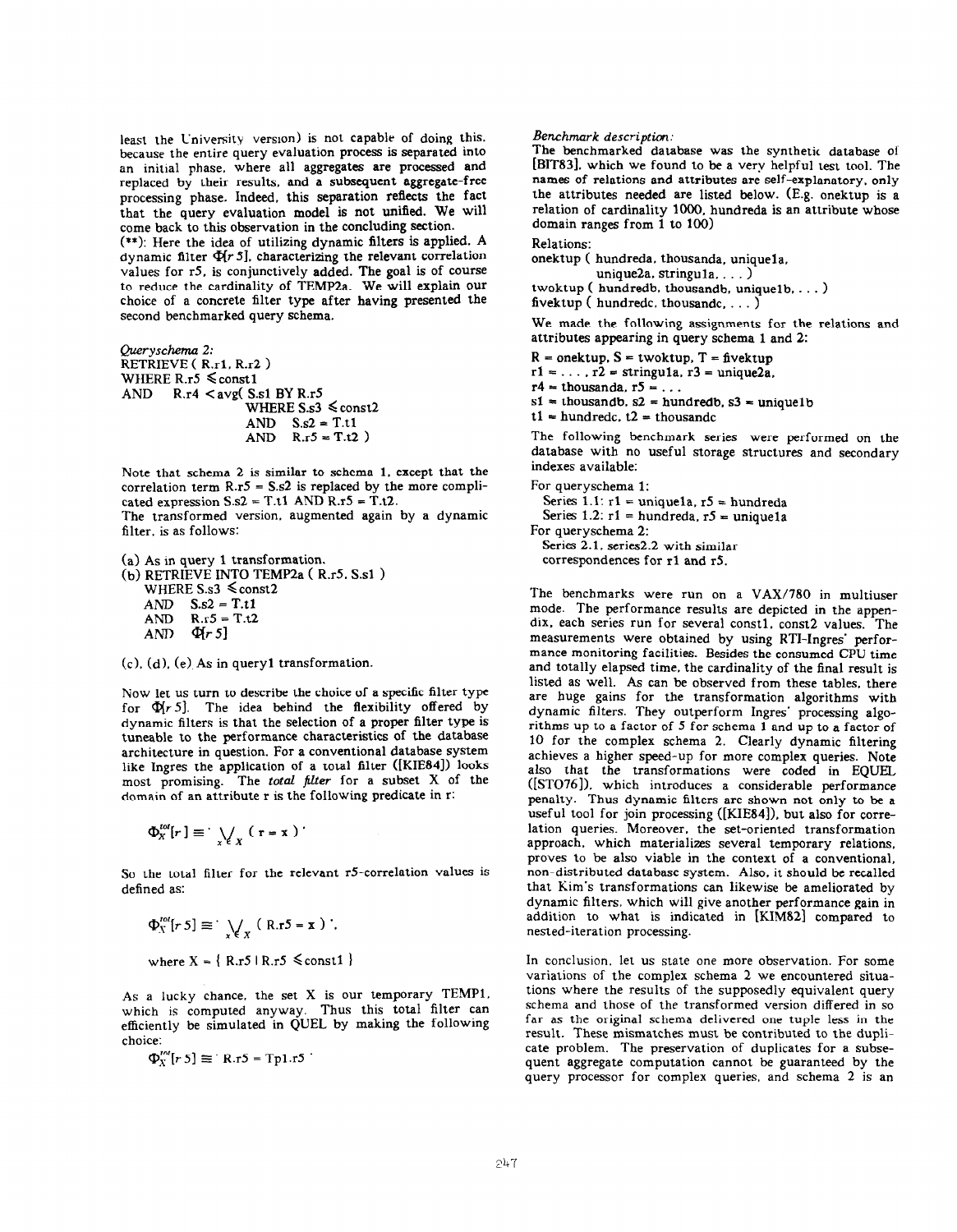example for that. So again a striking example showed up that aggregates requiring duplicate preservation do not fit well into relational algebra. at the time being. It is suspected that similar problems exist not only for this benchmarked database system. but also for other products.

# 5. CONCLUSION

In this paper we showed that for SQL-like correlation queries involving the COUNT aggregate the transformation algorithms described in the literature fail to yield correct results for some cases. For the remaining correlation queries (using MAX. MIN. SUM. AVG aggregates) those transformation algorithms are consistent with the desired semantics. if NULL-values are used. On the other hand, the algorithms used to process analogous QUEL-like queries are reported to give the desired answers (up to some repairable bugs), at the expense of less efficiency for non-COUNT aggregates. In summary, the question. whether the discussed transformations of type-JA queries are equivalent to nested-iteration, is answered in the next table.

|                | $aggr \neq COUNT$   COUNT                       |     |
|----------------|-------------------------------------------------|-----|
| SQL on SystemR | ves                                             | no  |
| QUEL on Ingres | currently no.<br>yes, if NULLs<br>are supported | ves |

Whether the SQL transformations can be adjusted in an elegant way relying on the current semantics of WHERE ... GROUP BY clauses is questionable because of some inherent semantical problems. To demonstrate this, a query given in [CHA76] for the well-known employee paradigm is reviewed:

SELECT DNO FROM EMP WHERE JOB = 'CLERK' GROUP BY DNO HAVING COUNT(\*) > 10

The meaning of this query is supposed to be: List the departments that employ more than ten clerks.

Now consider the slightly changed query where we ask for departments that employ less than ten clerks. This time the current WHERE ... GROUP BY evaluation order fails to report departments that employ no clerks. In turn. QUEL allows a consistent formulation. reporting also departments without clerks.

RANGE OF E IS EMP RETRIEVE ( E.DNO > WHERE COUNT( E.NAME BY E.DNO WHERE E.JOB =  $CLERK'$   $>$  < 10

In [KIM82] it is stated that the reason for the less-thansatisfactory performance of nested queries in existing relational database systems is that most types of nesting are not well understood. it should be added that these semantic transformations are indeed an important step towards efficiently processing nested queries. especially if dynamic filters are applied in addition. The reported benchmarks demonstrate that impressive performance improvements are achievable. However, the well-known fact that aggregates do not fit well into relational algebra has been pointed out by illustrative examples. Doubtless, further work needs to be done to integrate aggregates more smoothly into relational algebra: e.g. in [ROS84] it is stated that a compact operator tree model covering the query class considered is still lacking. Then the design of query evaluation algorithms relying on query transformation will become a more reliable and powerful tool for efficiently processing complex queries. This is mandatory if complex applications such as expert systems, built on top of a database system (see e.g. [STO84]). are to be implemented sufficiently fast and trustworthy.

Acknowledgment: I wish to thank Yannis Ioannidis for carefully reading a draft of this paper. Likewise I am grateful to Michael Stonebraker for providing me the opportunity to spend my scholarship at UC Berkeley.

#### Literature:

- [BIT83] D. Bitton, D.J. DeWitt, C. Turbyfil Benchmarking Database Systems: A Systematic Approach, Proc. VLDB Florence. 1983, pp. 8-19.
- [CHA76] D.D. Chamberlin. et al.: SEQUEL2: A Unified Approach to Data Definition, Manipulation and Control, IBM J. Res.&Dev.. Vo1.20. No.6. Nov. 1976. pp. 560-575.
- [EPS79] R. Epstein: Techniques for Processing Aggregates in Relational Database Systems, UC Berkeley 1979, Memo No. UCB/ERL/ M79/8.
- [JAR82] M. Jarke. J.W. Schmidt Query Processing Strategies in the Pascal/R Relational Database Managemeni System, Proc. SIG-MOD 1982, pp. 256 - 264.
- [KIE83] W. Kiessling: Database Systems for Computers with Intelligent Subsystems: Architecture, Algorithms, Optimization, techn. report TUM-18307. Aug. 1983. Techn. Univ. Munich (in German).
- [KIE84] W. Kiessling: Tuneable Dynamic Filter Algorithms for High Performance Database Systems, Proc. Intern. Workshop on High Level Computer Architecture. Los Angeles. May 21-25 , 1984. pp. 6.10 - 6.20.
- [KIE84b] W. Kiesslin SQL-like and QUEL-like Correlation Queries with Aggregates Revisited, UC Berkeley 1984. Memo No. UCB/ERL/84/75.
- [KIM821 W. Kim: On Optimizing an SQL-like Nested Query, ACM TODS. Vol. 7, No. 3. Sept. 1982, pp. 443-469.
- [KLU82] T. Klug: Access Paths in the 'Abe' Statistical Query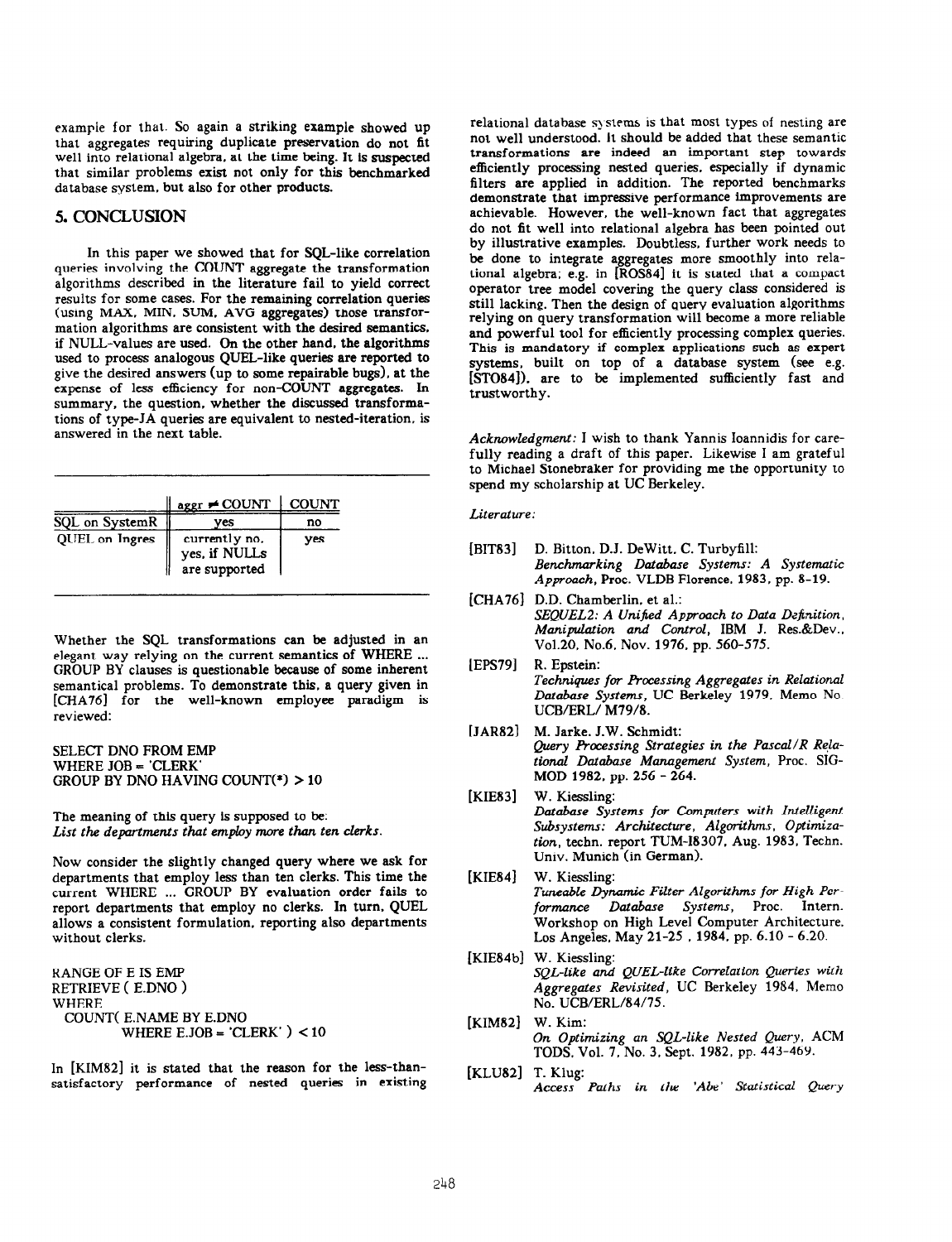Facility. Proc. SIGMOD 1982, pp. 161 - 173.

- [LOHS4] G.M. Lohman. et al.: Optimization of Nested Quries in a Distributed Relational Database, Proc. VLDB Singapore 1984. pp. 403-4 15.
- [MAKBl] A. Makinouchi. et al.: The Optimization Strategy for Query Evaluation in  $RDB/V1$ , Proc. VLDB Cannes 1981, pp. 518-529.
- [ROS84] A. Rosenthal. D. Reiner: Extending the Algebraic Framework of Query Processing to Handle Outerjoins, Proc. VLDB Singapore 1984. pp. 334-343.
- $[RTI83]$ Relational Technology Ingres EQUEL/C User's Guide Version 2.0 VAX/UNIX. Jun. 1983.
- [STOIC] M. Stonebraker. E. Wong. P. Kreps: The Design and Implementation of INGRES, ACM TODS. Vol. 1. No. 3. Sept. 1976. pp. 189-222.
- [STO80] M. Stonebraker: Retrospection on a Database System, ACM TODS. Vol. 5. No. 2. June 1980. pp. 225-240.
- $[STO84]$ M. Stonebraker. et al.: QUEL as a Data Type, Proc. SIGMOD 1984. pp.  $208 - 214$ .
- [ZAN84] C. Zaniolo: Database Relations with Null Values, Journ. of Comp. and Sys. SC.. Vol. 28. No. 1. Febr. 1984. pp. 142-166.